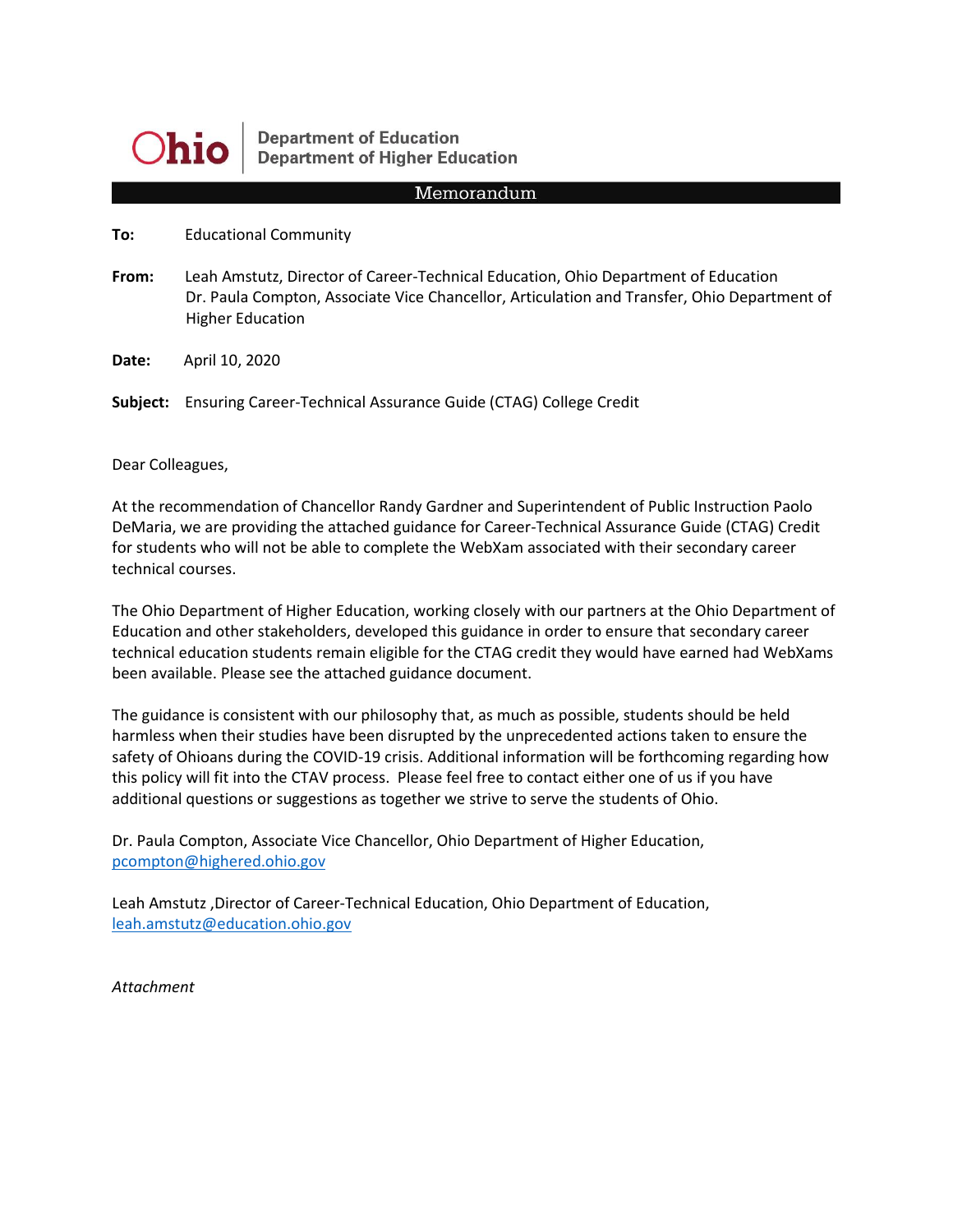

**Department of Education Department of Higher Education** 

### Memorandum

# **COVID-19 EDUCATION INFORMATION: ENSURING SECONDARY STUDENTS RECEIVE CAREER-TECHNICAL ASSURANCE GUIDE (CTAG) CREDIT**

On March 12, 2020, Governor Mike DeWine ordered all of Ohio's public, community and private K-12 school buildings to be closed to students--initially for a three-week period. The Governor has since extended that order through May 1, 2020.

In response to these actions, the Ohio general assembly waived this year's state testing requirements, including WebXams, in order to protect the health and safety of students. Ohio's career-technical education associations voiced concerns about students' ability to receive earned post-secondary Career-Technical Assurance Guide (CTAG) credit, because passing scores on WebXam assessments are needed for students to be eligible for articulated credit when they matriculate at one of Ohio's public higher education institutions.

Both the Ohio Department of Higher Education (ODHE) and the Ohio Department of Education (ODE) recognized that an alternative measure was needed to provide students with credits they would normally have earned and to maintain accountability systems and career-technical program review processes. The following guidance meets those objectives.

## **POLICY GUIDANCE: USE OF COURSE GRADES**

The Chancellor has approved a temporary change to Ohio's articulation and transfer policy so that student course grades can be used in lieu of the traditional end-of-course WebXam assessments. This change is in effect for all students enrolled in a career-technical education course in the 2019-2020 academic year and may be extended further, depending on future actions taken in response to COVID-19.

## **Alternative to Calculate WebXam Scores**

For the 2019-2020 school year, the following rules will be used as the alternative to calculate WebXam scores for all students enrolled in a career-technical education course for the spring of 2020:

- **Advanced score:** A grade of A in the career-technical education course will equate to an Advanced score on the WebXam;
- **Proficient score:** A grade of B or C (or a "Pass" if graded on a Pass/Fail scale) in the career-technical education course will equate to a Proficient score on the WebXam.
- **Not proficient:** A grade of D or F (or a "Fails" if graded on a Pass/Fail scale) will equate to a Not Proficient score on the WebXam.